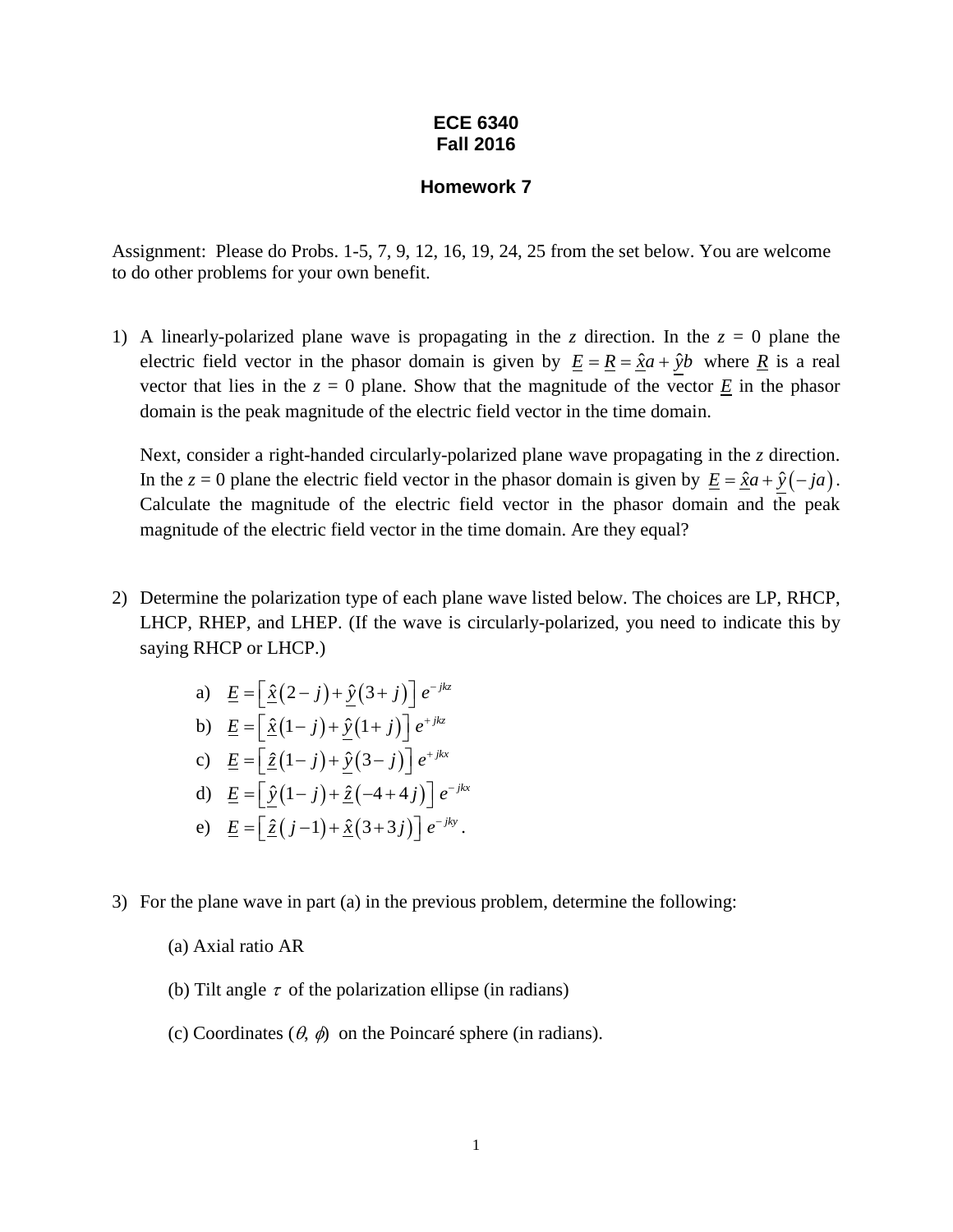Pick  $\omega = 2\pi$  [rad/s] (a convenient choice, since the period is then one second), and make a plot of the electric field vector as a function of time. This will allow you to remove the  $\pi/2$ ambiguity in the tilt angle. Include this plot as part of your solution.

4) A wire antenna in free space that is oriented along the *x-*axis is used to receive a signal from an incoming wave, which may be modeled as a plane wave. The open-circuit voltage  $V<sub>T</sub>$  at the terminals of the antenna (the Thevenin voltage for the antenna) can be expressed as

$$
V_T = h_{\text{eff}} E_x^{\text{inc}},
$$

where  $h_{\text{eff}}$  is the "effective height" of the antenna and  $E_x^{\text{inc}}$  is the *x* component of the electric field of the incident plane wave.

Calculate the magnitude of the normalized Thevenin voltage (defined as  $V_T^N = V_T / h_{\text{eff}}$ ) for the following incident plane waves, assuming that each plane wave has an incident power density of 1 [W/m<sup>2</sup>].

- a) A linearly polarized plane wave, polarized in the *x* direction and traveling in the *z* direction.
- b) A RHCP wave, traveling in the *z* direction.
- c) A LHCP wave, traveling in the *z* direction.
- 5) A RHCP antenna in free space is designed to receive a RHCP wave traveling in the *z* direction. It consists of two wire antennas, one oriented in the *x* direction and one oriented in the *y* direction. The signals are combined from each antenna with a  $90^\circ$  phase shift between the two antennas, so that the total open-circuit receive voltage is

$$
V_T = h_{\text{eff}} \left( E_x^{\text{inc}} + j E_y^{\text{inc}} \right).
$$

Calculate the magnitude of the normalized Thevenin voltage (defined as  $V_T^N = V_T / h_{\text{eff}}$ ) for the following incident plane waves, assuming that each plane wave has an incident power density of 1 [W/m<sup>2</sup>].

- a) A linearly polarized plane wave, polarized in the *x* direction and traveling in the *z* direction.
- b) A RHCP wave, traveling in the *z* direction.
- c) A LHCP wave, traveling in the *z* direction.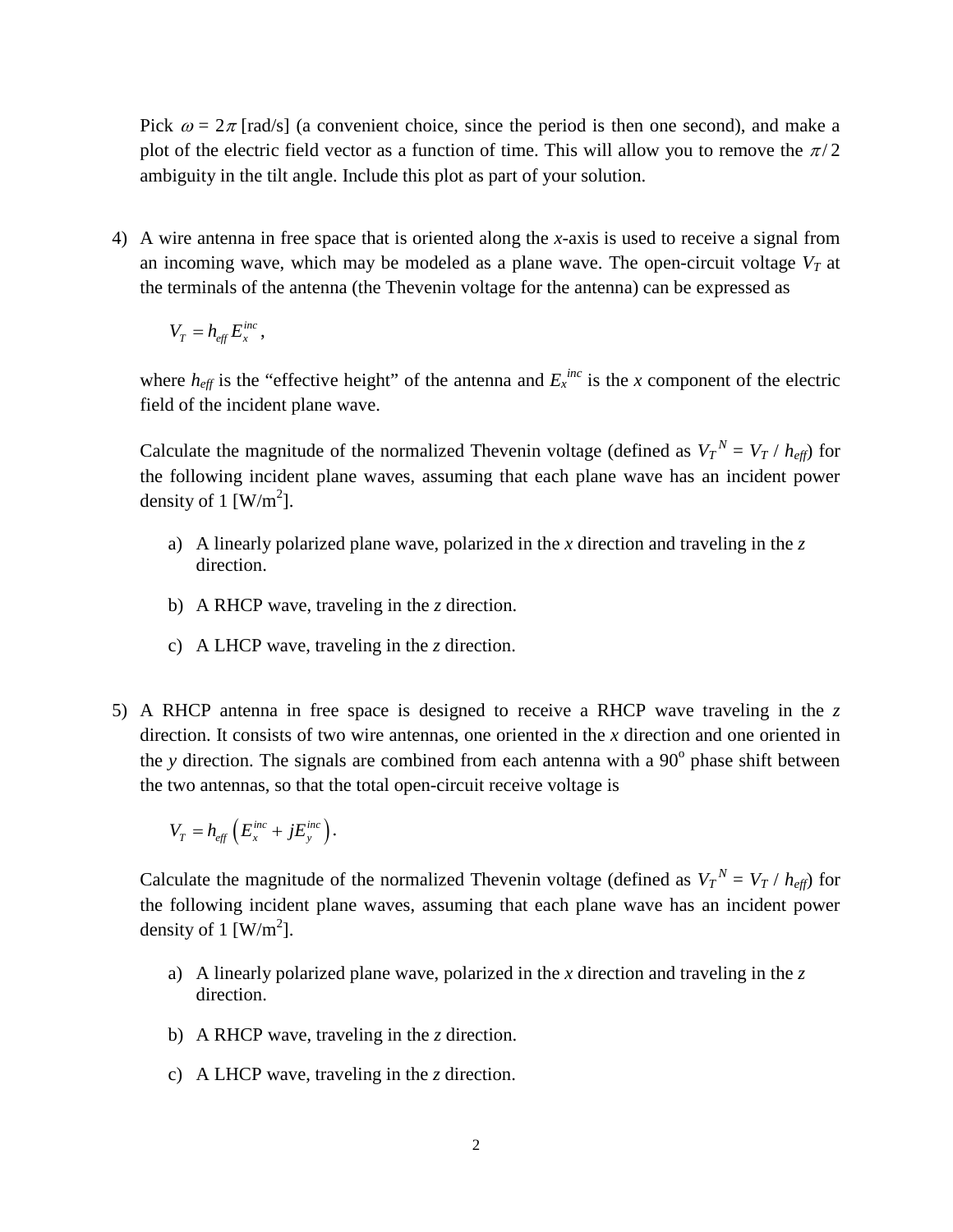- 6) This problem explores the pros and cons of using circular polarization vs. linear polarization in a transmitted wave, when the receive antenna is linearly polarized. This problem uses the concept of effective height of a wire antenna, as explained in Prob. 4.
	- a) A vertically-polarized plane wave is incident in free space on a wire antenna that is vertical. The wire antenna delivers a certain amount of power to a load that it is connected to. How many dB will be lost in the power delivered to the load if the wire antenna is then oriented at a  $30^{\circ}$  angle with respect to vertical? What about a  $60^{\circ}$ angle? What about a  $90^{\circ}$  angle? (i.e., the wire antenna is now horizontal).
	- b) Next, assume that a circularly-polarized wave is incident in free space on the same wire antenna. Again, the wire antenna delivers a certain amount of power to a load that it is connected to. How many dB will be lost in the power delivered to the load if the wire antenna is then oriented at a  $30^{\circ}$  angle with respect to vertical? What about a  $60^{\circ}$ angle? What about a  $90^{\circ}$  angle? (i.e., the wire antenna is now horizontal).
	- c) Next, assume that both the vertically-polarized plane wave and the circularly-polarized plane wave each carry 1  $[W/m^2]$  of power density. Calculate the ratio of power received by the antenna (i.e., delivered to the load) when it is illuminated by the vertically-polarized plane wave to the power received by the antenna when it is illuminated by the circularly polarized plane wave, assuming that the antenna is vertical. Then calculate this power ratio when the wire antenna is oriented at a  $30^{\circ}$ angle with respect to vertical. Repeat for a  $60^{\circ}$  angle. Finally, repeat for a  $90^{\circ}$  angle (i.e., the wire antenna is now horizontal).
- 7) A RHCP antenna delivers a certain amount of power to a load when the incident signal is RHCP. Now suppose the incident signal is elliptically polarized with an axial ratio of 2.0. The incident wave has the same power density as it did before. How much of a dB loss will there be in the received signal (i.e., in the power delivered to the load)? You may assume that the RHCP antenna is an ideal RHCP antenna that delivers no power to the load when the incident signal is LHCP. Also, assume that the elliptically-polarized wave is predominantly right-handed. That is, the magnitude of the RHCP component is larger than the magnitude of the LHCP component.
- 8) Prove that for a plane wave in a lossless region  $\beta \cdot \alpha = 0$ . Hint: Start with the separation equation, and consider the real and imaginary parts of this equation.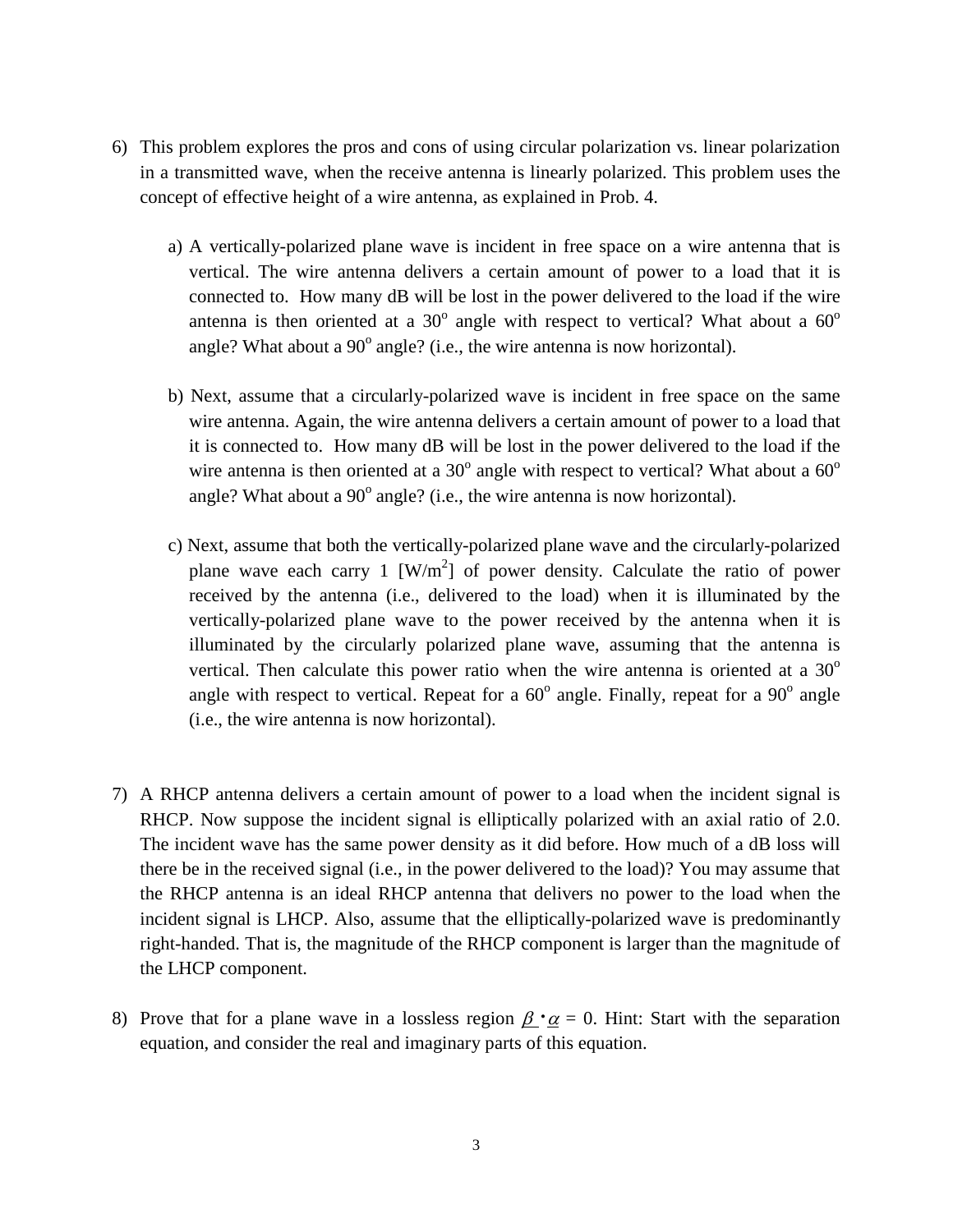9) A TE<sub>z</sub> plane wave traveling in a region of glass ( $\varepsilon_r$  = 4.0) is incident at an angle of  $\theta_i$  = 60<sup>o</sup> on an air gap as shown below (note that this is beyond the critical angle for the air region). Make a plot of the % power reflected as a function of  $h / \lambda_0$ .



10) A RHCP wave from a GPS satellite is incident on the surface of the ocean as shown below, with an incident angle of  $\theta_i = 45^\circ$ . The frequency is 1.575 GHz. The ocean water has a complex relative permittivity due to polarization losses that is  $\varepsilon_r = 80$  (1 - *j*(0.1)), and also a conductivity that is  $\sigma = 4.0$  [S/m]. Determine the percentage of power that is reflected, the axial ratio, and the handedness of the reflected wave.

Note that in the calculation of axial ratio and tilt angle, the components  $E_x$  and  $E_r$  are now playing the roles of  $E_x$  and  $E_y$  that are used when the wave is traveling in the *z* direction. (The formulas for axial ratio given in the class notes assume that the direction of propagation is *z*).

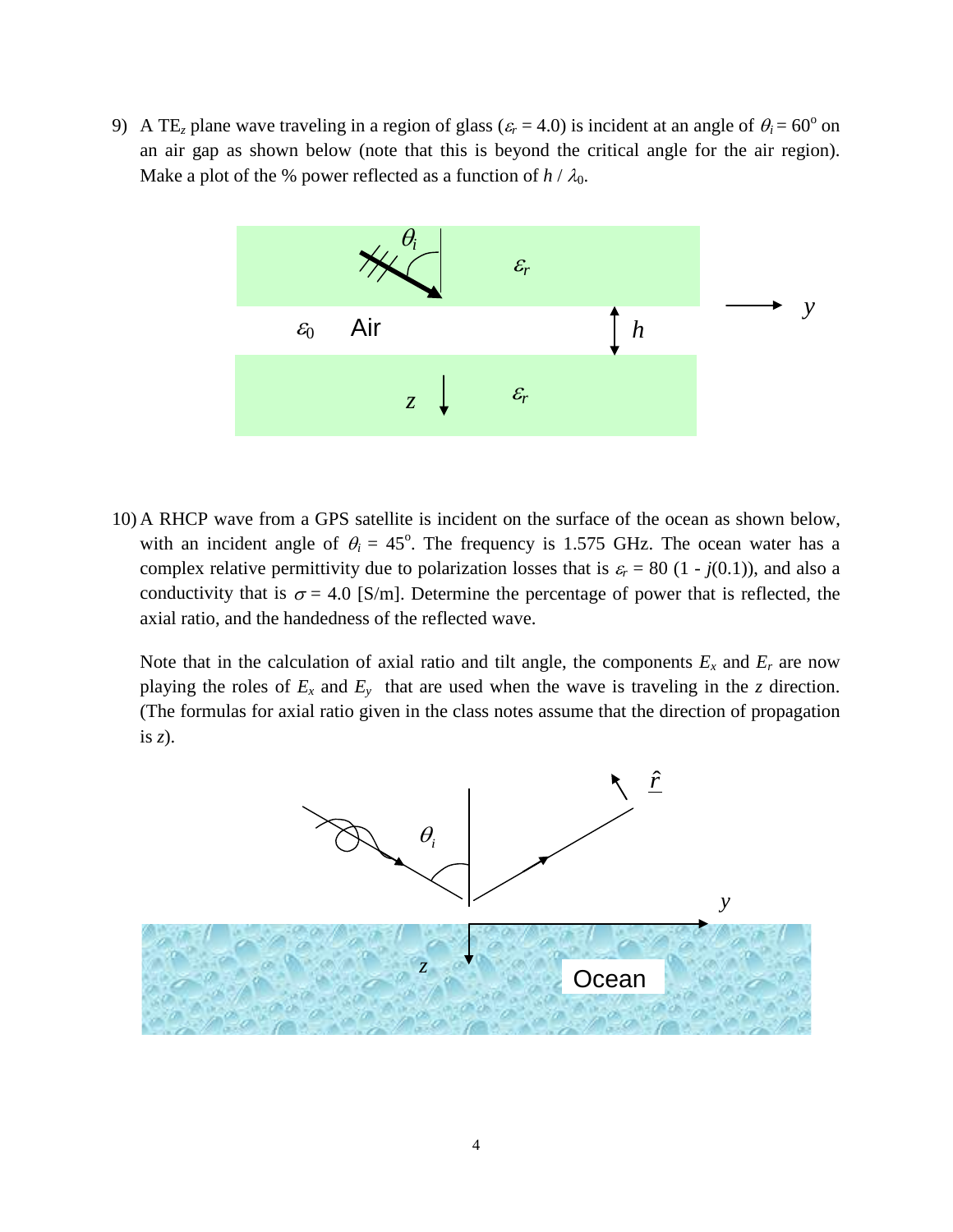11) Calculate and plot the percentage of transmitted power versus the incident angle θ*<sup>i</sup>* (in degrees) for both a TE*<sup>z</sup>* wave and a TM*<sup>z</sup>* wave that is incident on a dielectric slab as shown below. (You will have two separate plots on the same graph.) The lossless non-magnetic slab has a relative permittivity of  $\varepsilon_r = 2.2$  and a thickness of  $h / \lambda_0 = 0.5 / \sqrt{\varepsilon_r}$ .

Note that the slab is exactly one-half of a wavelength thick in the dielectric. For normal incidence, can you predict what the reflection coefficients should be in view of this? Do your results confirm this prediction?

What is the Brewster angle for a wave incident on the slab material? Comment on what happens in your results at this angle.



12) In dynamics, we have the equation

$$
\underline{E} = -j\omega \underline{A} - \nabla \Phi.
$$

(a) Show that in statics, the scalar potential function  $\Phi$  can be interpreted as a voltage function. That is, show that in statics

$$
V_{AB} \equiv \int_{\underline{A}}^{\underline{B}} \underline{E} \cdot d\underline{r} = \Phi(\underline{A}) - \Phi(\underline{B}).
$$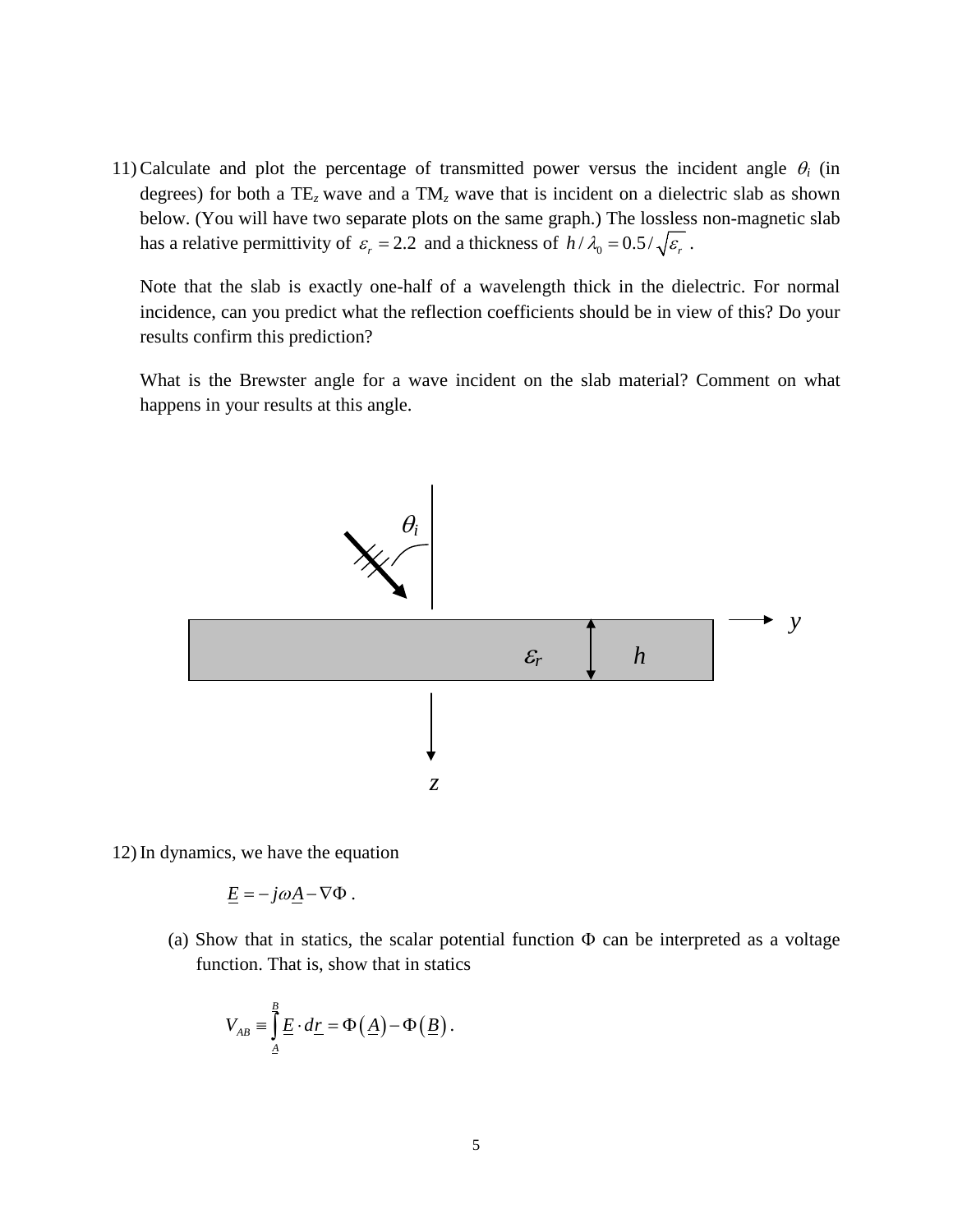- (b) Next, explain why this equation is not true (in general) in dynamics. Derive a formula for *VAB* in terms of the scalar potential function and the magnetic vector potential *A*.
- (c) Explain why the voltage drop (defined as the line integral of the electric field, as defined above) depends on the path from  $\underline{A}$  to  $\underline{B}$  in dynamics, using Faraday's law in integral form. Start by considering two different paths from *A* to *B* and form a closed path from these two paths.
- (d) Does the right-hand side of the above equation (the difference in the potential function) depend on the path, in dynamics?

Hint: Note that, according to calculus, for any function  $\psi$  we have

$$
\nabla \psi \cdot d\underline{r} = \frac{\partial \psi}{\partial x} dx + \frac{\partial \psi}{\partial y} dy + \frac{\partial \psi}{\partial z} dz = d\psi.
$$

13) Starting with Maxwell's equations, show that the electric field radiated by an impressed current density source  $I^i$  in an infinite homogeneous region satisfies the equation

$$
\nabla^2 \underline{E} + k^2 \underline{E} = \nabla (\nabla \cdot \underline{E}) + j \omega \mu \underline{J}^i.
$$

Then use Ampere's law (or, if you prefer, the continuity equation and the electric Gauss law) to show that this equation may be written as

$$
\nabla^2 \underline{E} + k^2 \underline{E} = -\frac{1}{\sigma + j\omega \varepsilon} \nabla (\nabla \cdot \underline{J}^i) + j\omega \mu \underline{J}^i.
$$

Note that the total current density is the sum of the impressed current density and the conduction current density, the latter obeying Ohm's law ( $J^c = \sigma E$ ).

Explain why this equation for the electric field would be harder to solve than the equation that was derived in class for the magnetic vector potential.

14) Show that magnetic field radiated by an impressed current density source satisfies the equation

$$
\nabla^2 \underline{H} + k^2 \underline{H} = -\nabla \times \underline{J}^i.
$$

Explain why this equation for the magnetic field would be harder to solve than the equation that was derived in class for the magnetic vector potential.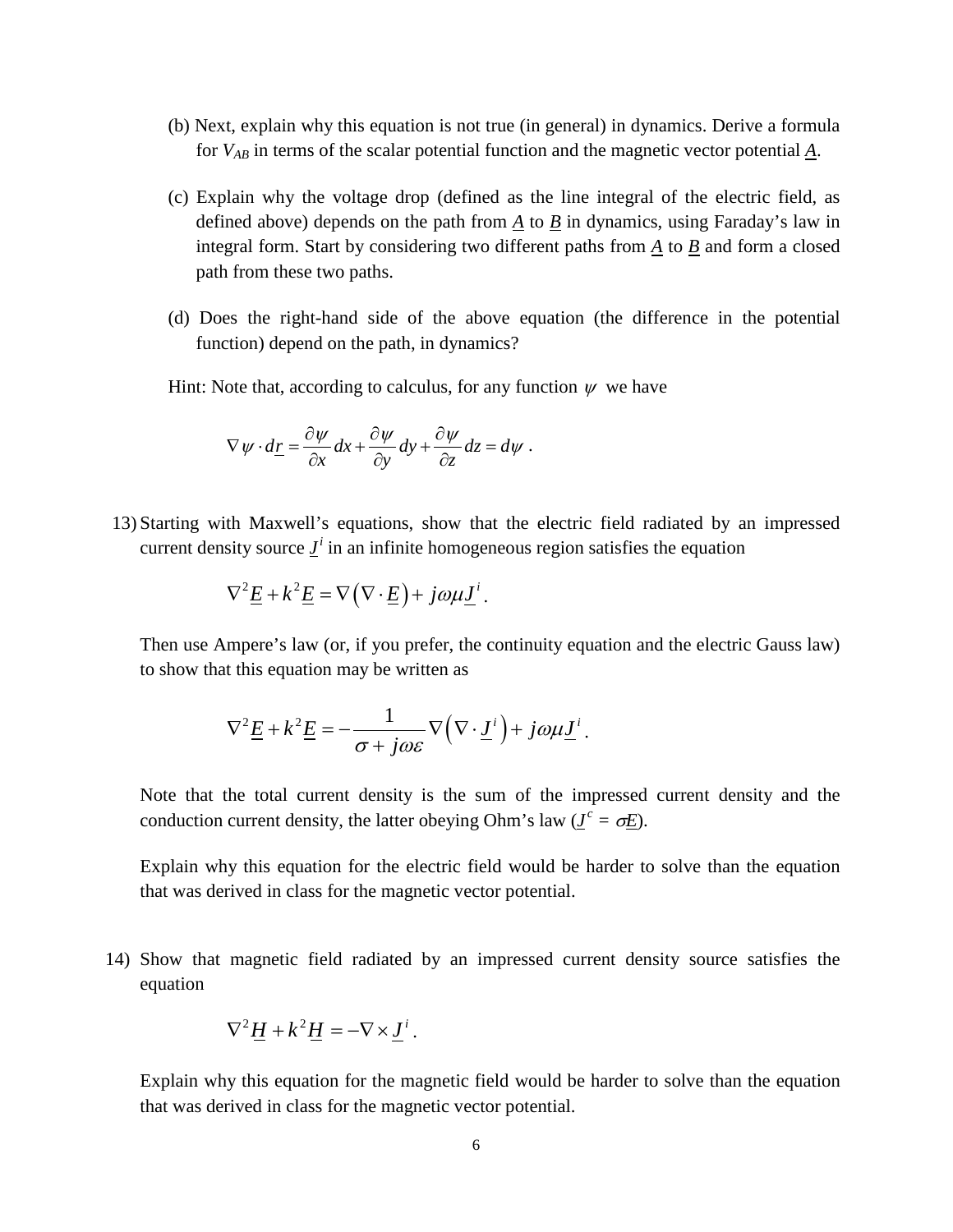15) Show that in a homogenous region of space the scalar electric potential satisfies the equation

$$
\nabla^2 \Phi + k^2 \Phi = -\frac{\rho_v^i}{\varepsilon_c},
$$

where  $\rho_v^i$  is the impressed (source) charge density, which is the charge density that goes along with the impressed current density, being related by

$$
\nabla \cdot \underline{J}^i = -j\omega \rho_v^i
$$

Hint: Start with  $\underline{E} = -j\omega \underline{A} - \nabla \Phi$  and take the divergence of both sides. Also, take the divergence of both sides of Ampere's law and use the continuity equation for the impressed current (given above) to show that

$$
\nabla \cdot \underline{E} = -\frac{1}{j\omega \varepsilon_c} \nabla \cdot \underline{J}^i = \frac{\rho_v^i}{\varepsilon_c}.
$$

Note: It is also true from the electric Gauss law that

$$
\nabla \cdot \underline{E} = \frac{\rho_v}{\varepsilon},
$$

but we prefer to have only an impressed (source) charge density on the right-hand side of the equation for the potential Φ. In the time-harmonic steady state, assuming a homogeneous and isotropic region, it follows that  $\rho_v = \rho_v^i$ . That is, there is no charge density arising from the conduction current. (If there were no impressed current sources, the total charge density would therefore be zero everywhere.)

16) Assume that we have an infinite homogenous region of space with sources inside of it. Show that the electric potential is given in terms of the impressed (source) charge density  $\rho_v^i$  by

$$
\Phi(\underline{r}) = \int_{V} \frac{\rho_{v}^{i}(\underline{r}')}{4\pi \varepsilon_{c} R} e^{-j k R} dV',
$$

where  $R = |r - r'|$ .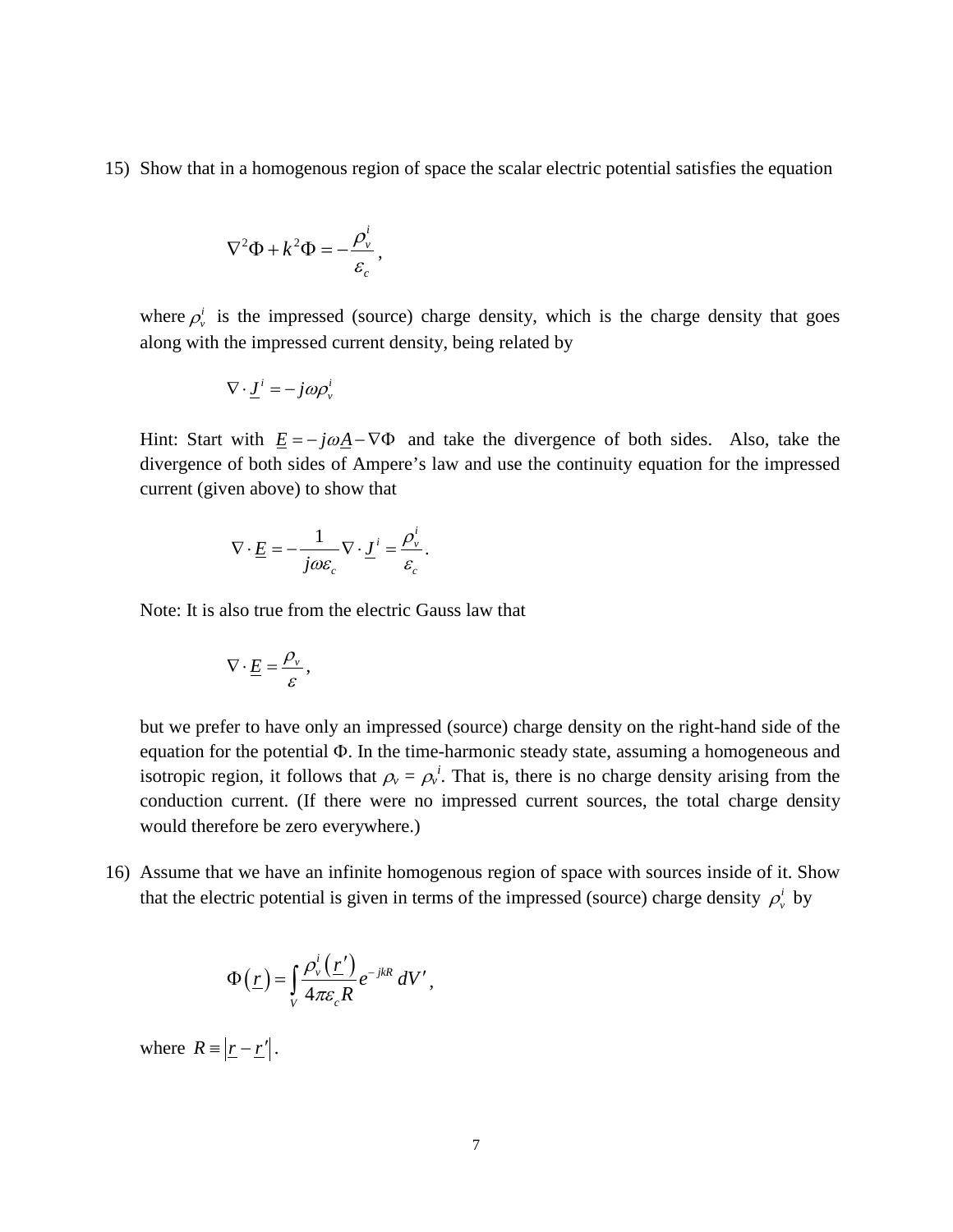Do this by comparing the differential equation for  $\Phi$  (from the previous problem) with that derived in class for  $A_z$ , using the known solution for  $A_z$  to the maximum extent possible to avoid any unnecessary re-derivation.

17) Assume a *z*-directed dipole centered at the origin having a constant current *I* (in the phasor domain) and a length *d*. The length *d* is very small compared to a wavelength. Use the conservation of charge equation to calculate the amplitude of the point charge *q* (in the phasor domain) that sits on the top of the dipole (at  $z = d/2$ ), in terms of the current *I*. (An equal and opposite charge  $-q$  will sit on the bottom of the dipole at  $z = -d/2$ .

Note that the conservation of charge equation (continuity equation) in the time domain states that the current *i* (*t*) that enters a region of space must equal the rate of change of total charge *Q* that is inside the region. That is,

$$
i=\frac{dQ}{dt}.
$$

18) Use the result of Prob. 5 to show that the potential produced by the *z*-directed dipole of length *d* in the previous problem is given as

$$
\Phi(\underline{r}) = \left(\frac{q}{4\pi\varepsilon_c}\right) \left(\frac{e^{-jkR_1}}{R_1} - \frac{e^{-jkR_{12}}}{R_2}\right),
$$

where  $R_1$  and  $R_2$  are the distances from the observation point  $r = (x, y, z)$  to the top and bottom points of the dipole, respectively, and  $r$  is the distance from the origin to the observation point.

Next, approximate the terms  $R_1$  and  $R_2$  in the above result assuming that *d* is small compared to *r*. Obtain the approximate result

$$
\Phi(\underline{r}) = e^{-jkr} \left( \frac{qd}{4\pi \varepsilon_c r^2} \right) (1 + jkr) \cos \theta,
$$

where  $\theta$  is the usual angle in spherical coordinates. (This approximate result becomes exact in the limit that *d* tends to zero, corresponding to an infinitesimal dipole.)

19) Solve for the potential function  $\Phi(r,\theta)$  produced by the infinitesimal dipole. Do this by using the solution for the magnetic vector potential in spherical coordinates, and the Lorenz Gauge. Simplify the answer as much as possible.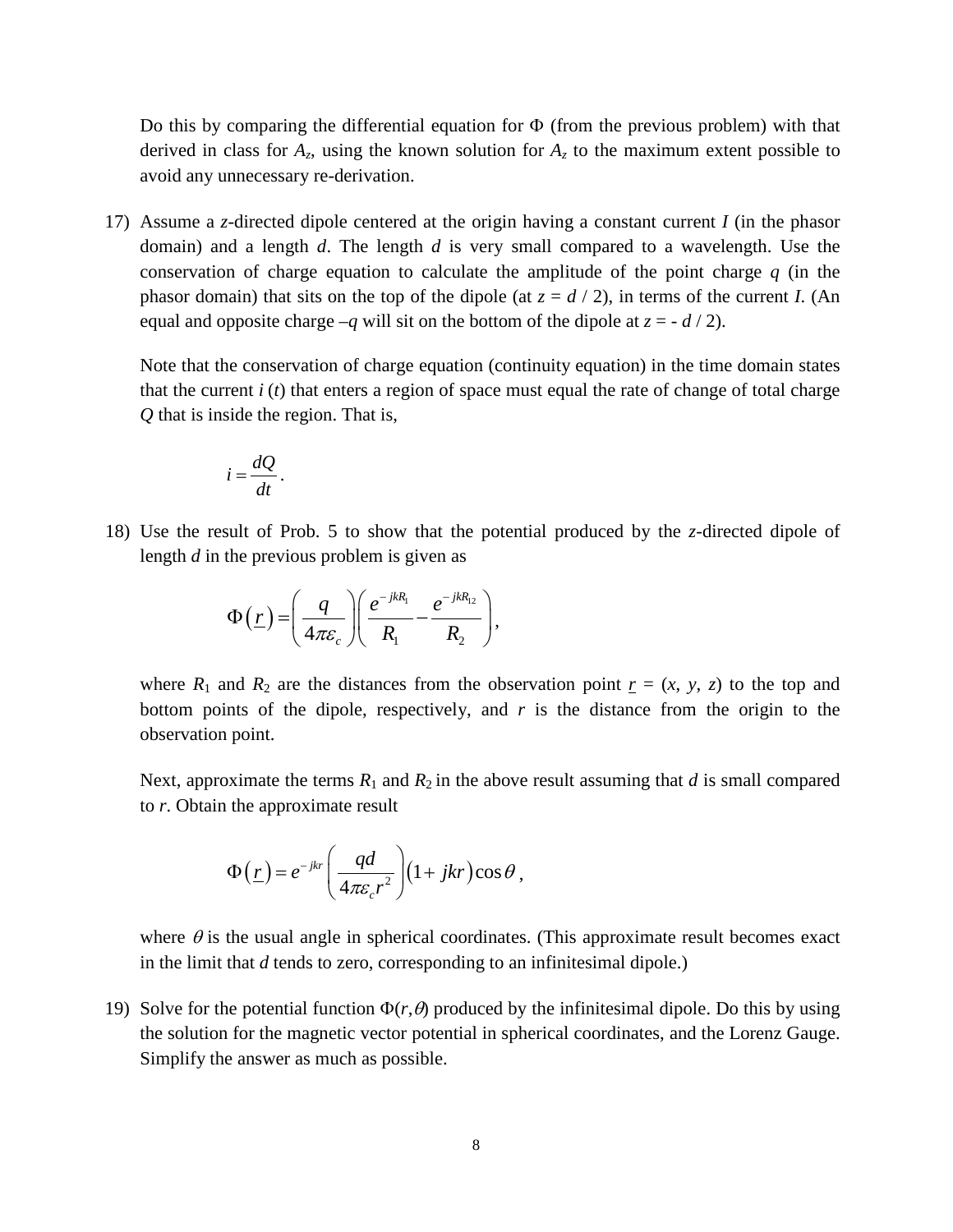Verify that your result is the same as what you obtained in Prob. 18, using Prob. 17 to relate *q* and *I*. (Note that in this problem the length of the dipole is called *l* (using the class notation), while in Prob. 18 it is called *d*.)

- 20) Derive the complete fields of the infinitesimal dipole, as given in the class notes "Radiation." Do this by converting  $A<sub>z</sub>$  to spherical coordinates and then performing the curl operations in spherical coordinates.
- 21) Starting with the frequency-domain result derived in class, show that in the time domain the far field radiated by a small *z*-directed dipole of length *l* and current *i*(*t*) at the origin is given by

$$
\underline{E}(r,\theta,t) = \underline{\hat{\theta}}\bigg(\frac{\mu l}{4\pi r}\bigg)\sin\theta\,\frac{d}{dt}i\big(t-r/c\big).
$$

22) A rectangular microstrip patch antenna has an approximate length

$$
L = \lambda_0 / (2 \sqrt{\varepsilon_r}).
$$

The substrate relative permittivity is  $\varepsilon_r = 2.94$ . The width of the microstrip antenna is chosen as 1.5 times the length. The antenna operates at 2.0 GHz. The substrate and ground plane are assumed to be infinite.

- a) What is the distance from the center of the antenna that one must go in order to be in the far field, using the usual far-field criterion? Assume that the far-field formula for the radiation from a microstrip antenna already accounts for the infinite substrate and ground plane (e.g., this is the case when using the reciprocity formulation as given in Notes 28). Hence, the ground plane and substrate are not considered to be part of the antenna "body" when calculating the antenna size in the far-field formula. Only the metal patch is considered.
- b) How would the answer change if the microstrip antenna is on a finite-size ground plane that is square in shape with an edge length of 5 wavelengths? Now the finite ground plane is considered to be part of the radiating structure and we wish to be in the far field of the entire structure.
- 23) Make a plot of the radiation resistance of a wire antenna versus the normalized electrical half-length of the antenna,  $h/\lambda_0$ . Plot up to  $h/\lambda_0 = 1.0$ , on a scale that goes from zero to a maximum of 300 [ $\Omega$ ].